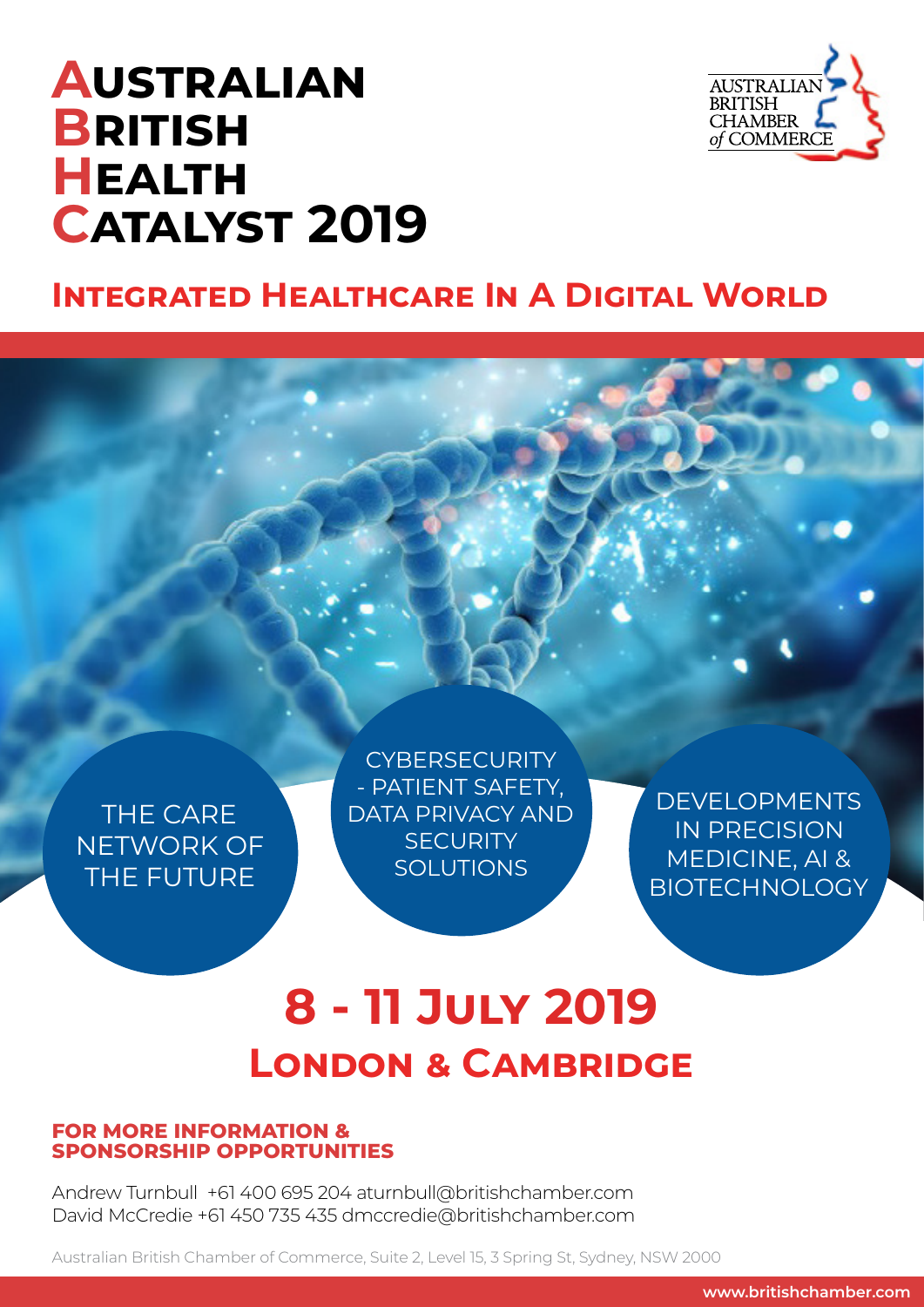# **Australian British Health Catalyst 2019**



Australia and the UK face similar challenges: ageing populations, increased health costs and pressures on Government and Health Insurance funding. The Catalyst will examine how digital technology is revolutionising the sector from better management of records, facilities and diagnoses, through to better patient engagement and outcomes.

Aimed at healthcare leaders from Australia and the UK including Government, industry, academics, innovators, technology and research experts, keen to share knowledge in dealing with these issues, and drive innovative solutions.

## **Aims and Objectives**

**FACILITATE** GREATER TWO-WAY TRADE AND INVESTMENT BY BRINGING **SENIOR CORPORATE AND GOVERNMENT REPRESENTATIVES**  TOGETHER

DEVELOP AND **DELIVER A RETURN ON KNOWLEDGE**  THROUGH COLLABORATION AND EXCHANGE OF INNOVATIVE INITIATIVES

## **CATALYST COST - INCLUDES TWO NIGHTS' ACCOMMODATION IN cambridge**

**\$5,650 + GST** (Member) **\$6,150 + GST** (Non-Member)

Register now: [www.britishchamber.com/events/international](https://www.britishchamber.com/events/international)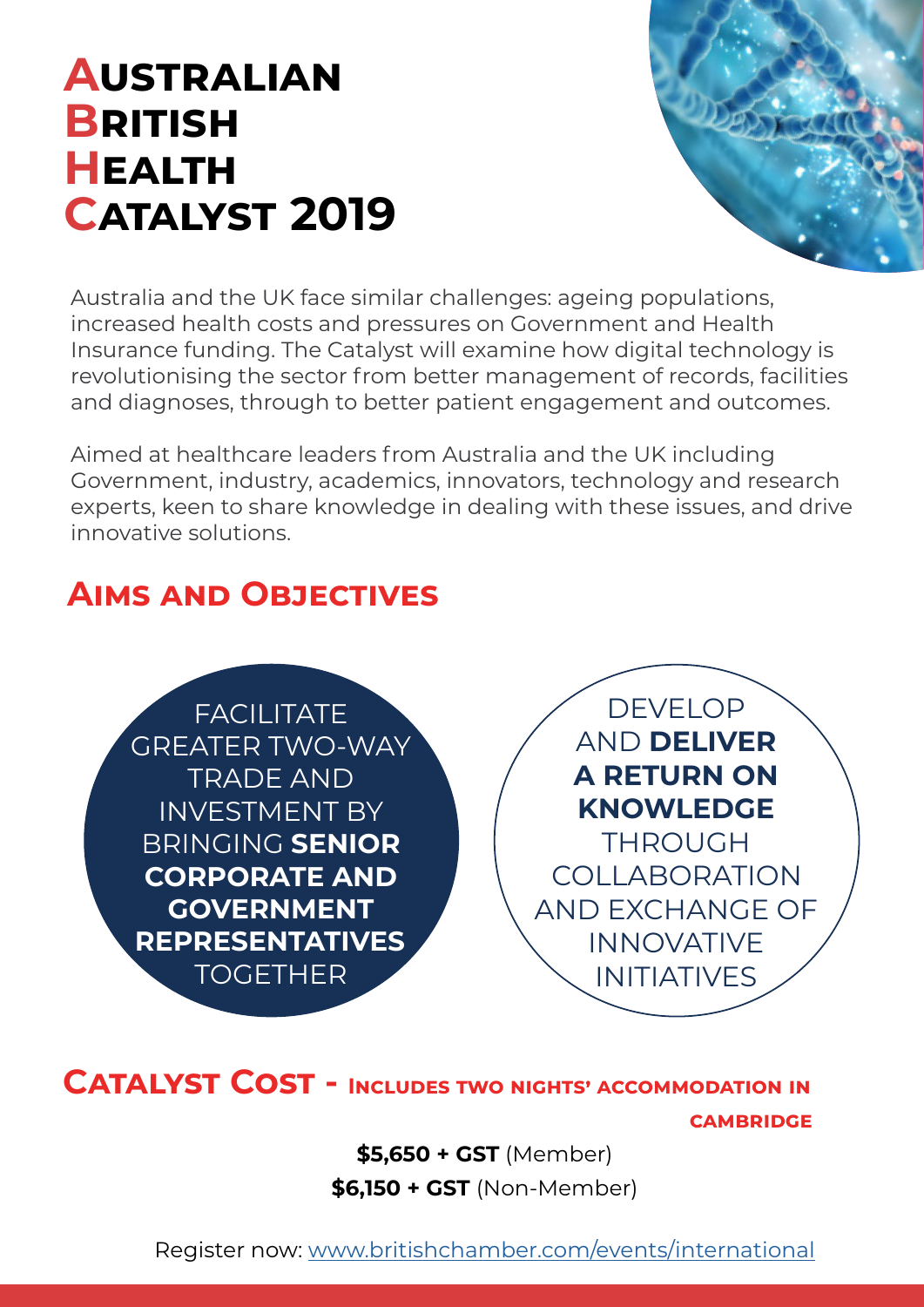## **Indicative Programme**

#### **Monday 8th July**

Location:

PwC LLP, 7 More London Riverside, London, SE1 2RT

- 10:00 Welcome
	- **David Slessar OBE**, National Chairman, Australian British Chamber of Commerce
- 10:05 **Quentin Cole**, Leader of Industry for Government and Health, PwC
- 10:15 Australian High Commissioner to the UK **HE The Hon. George Brandis QC**

#### 10:30 The Digital Future of Integrated Healthcare

- ▶ **Baroness Harding**, Chair, NHS Improvement
- ▶ **Dan Grant**, CEO, MTP Connect
	- ▶ Panel session moderated by **The Hon Jillian Skinner**, NSW Minister for Health 2011-2017.
	- What changes need to be made to better service the current requirements and in particular the increasing demands of an ageing population?
	- ▶ Addressing the challenges of trust through agreed standards, legal and regulatory frameworks.
	- The place of real world evidence and its impact on healthcare decision making.
- 12:00 Lunch
- 12:45 What can Digital Health Technology Services in Australia & the UK learn from each other?
	- **Will Smart**, NHS Chief Information Officer, Health and Care in England in conversation with **Dr Rob Grenfell**, Health Director, Health & Biosecurity, CSIRO

#### Keynote:

▶ **Dr Ali Parsa**, Founder & CEO, Babylon Health

#### Panel discussion:

- ▶ **Dr Rob Grenfell**, Health Director, Health & Biosecurity, CSIRO
- Ray Messom, Executive Director, System Information and Analytics, NSW Health
- ▶ **Dr Ali Parsa**, Founder & CEO, Babylon Health
- ▶ **Will Smart**, NHS Chief Information Officer, Health and Care in England
- ▶ Moderated by **Sir Malcolm Grant CBE,** former Chairman, NHS England
- 14:30 Travel to Cambridge

#### 18:30 Catalyst Dinner

How does the Australian Public and Private Health system compare with the largely public NHS system?

### **Tuesday 9th July**

Location: Cambridge

#### 09:00 The Care Network of the Future

#### Keynotes:

▶ **Malcolm Lowe-Lauri CBE**, Executive Director Cambridge University Health Partners (invited) ▶ **Claire Ruskin**, CEO, The Cambridge Network

#### Panel discussion:

- **Graeme Loy, Chief Executive,** Western Sydney Local Health District
- ▶ **Andy Williams**, Vice President for Cambridge Strategy and Operations, AstraZeneca and Board Member, The Cambridge Network
- ▶ Moderated by **Prof Rodney Phillips**, Dean, University of NSW Medicine
- Aligning clinical care, education and research through precincts and partnerships with patients, mobile technology and care when it is needed.

#### The Biomedical Campus - A patient centered approach

- Delivering innovative and world-class planning, renewal and design
- ▶ Delivery modeling<br>▶ Funding construct
- $\blacktriangleright$  Funding construction
- Innovation in design
- ▶ Intelligent Infrastructure<br>▶ Partnershins and collabo
- Partnerships and collaborations in practice

#### 10:30 Morning Tea

11:00 Commercialisation of Healthcare

#### Keynotes:

- ▶ **Laurel Powers-Freeling,** Chair, Cambridge University Health Partners (invited)
- **Bronwyn Le Grice, Managing Director, ANDHealth**

#### Panel discussion:

- **Cameron Fuller, Customer Executive,** Growth Sectors, National Australia Bank
- ▶ Moderated by **Prof Christine Bennett AO**, Dean, School of Medicine, University of Notre Dame
- Leading practice in delivering high value quality investment opportunities arising from digital disruption and integration

#### 12:30 Lunch

#### 13.30 Personalising Healthcare

- Innovative Research & Precision Medicine driven through technology
- Developments in Genomics, intelligent drug design and automation, AI and Biotechnology.

#### Keynotes:

- **Dr Ruth March**, Senior Vice-President of Precision Medicine & Genomics in AstraZeneca's Innovative Medicines & Early Development (IMED) Biotech Unit
- ▶ **Tony Young**, National Clinical Lead for Innovation, NHS England
- 15:00 Site Visit Royal Papworth Hospital, Cambridge
- 16:30 Transfer to Wellcome Genome Campus, Hinxton Hall
- 18:30 Keynote Presentation & Panel
- 19:30 Networking BBQ